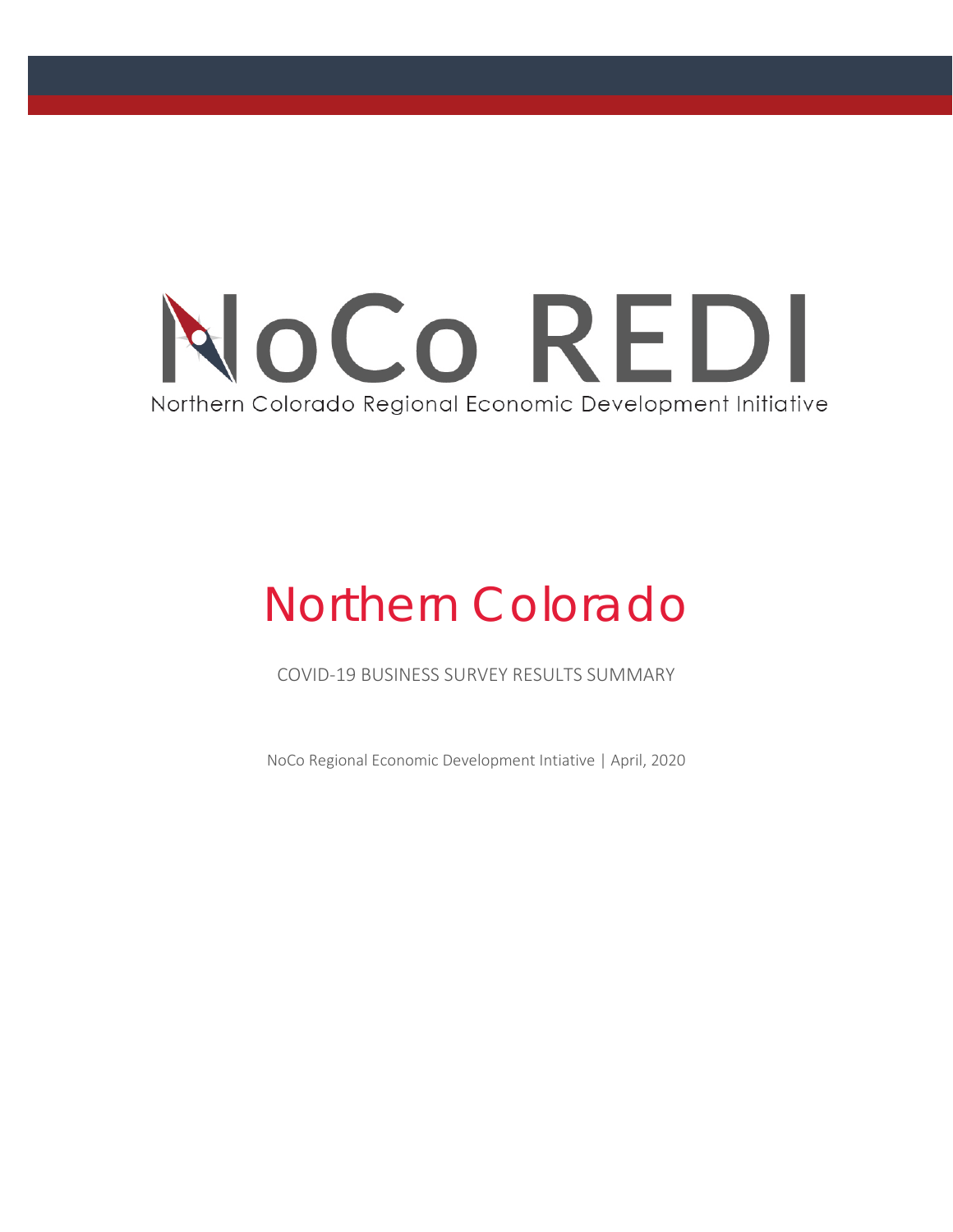# EXECUTIVE SUMMARY

In response to the pandemic, Weld and Larimer Counties conducted a business-impact survey in partnership with Upstate Colorado and Northern Colorado communities and local chambers. In coordination with the Northern Colorado Regional Economic Development Initiative (NoCo REDI), all organizations sent out the same or very similar survey questions so that results could be aggregated regionally.

- o 855 surveys completed between 3/31/2020 04/10/2020
- o Results are aggregated from Weld and Larimer County community surveys
- o Larimer County businesses were the largest response-group.
- o When asked what industry they were in, 22% of businesses responded as "Other". The next largest industry groups were 12% Restaurants/Bars, 11% Retail, and 11% Professional Services.
- o 49% of businesses are currently open and fewer than 1% of survey respondents permanently closed their business.
- o 63% of responding businesses have between 1 and 9 full-time employees.
- o 38% of businesses have not made employment changes in the past 30 days and 42% reduced employment.
- o 57% of businesses have not laid off or furloughed employees since 3/01/2020, however, 28% responded that they have laid off or furloughed more than 50% of their workforce.
- o The majority of survey respondents increased their business's sanitation practices and increased measures to ensure social distancing.
- o 30% of businesses had already applied for the SBA Economic Injury Disaster Loan, 22% did not intend on applying for the loan, and 28% had not applied but intended to (as of 4/10/2020).
- o 27% of businesses are looking for assistance that exceeds \$25,000 and 14% have not determined what level of assistance would be meaningful to their business.

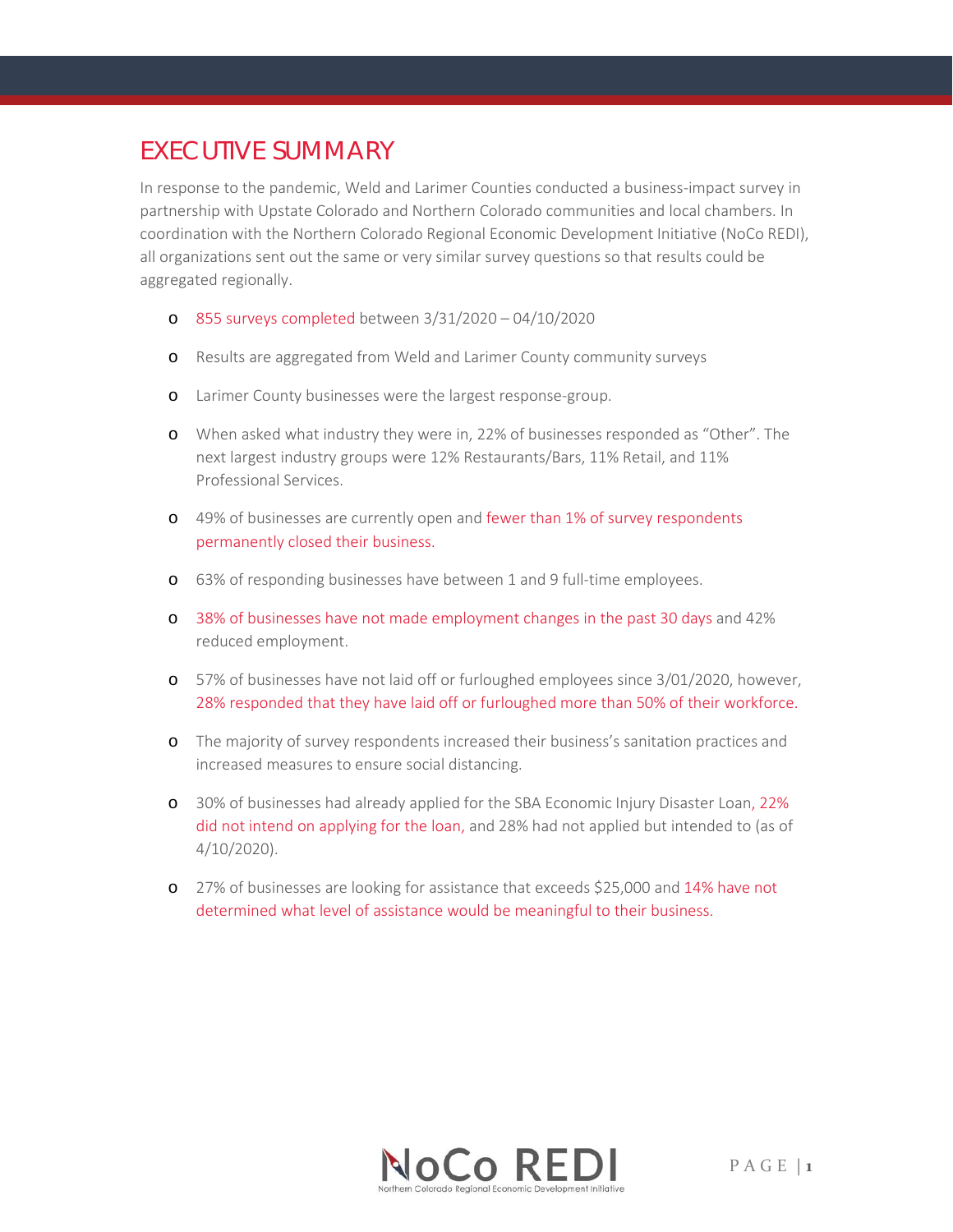# RESPONSES BY COUNTY



### 855 surveys were completed by Larimer and Weld County community businesses

The survey was sent out electronically via email, exclusively. Due to forwarding and the sharing process of the survey link, total number of businesses that received the survey cannot be determined.

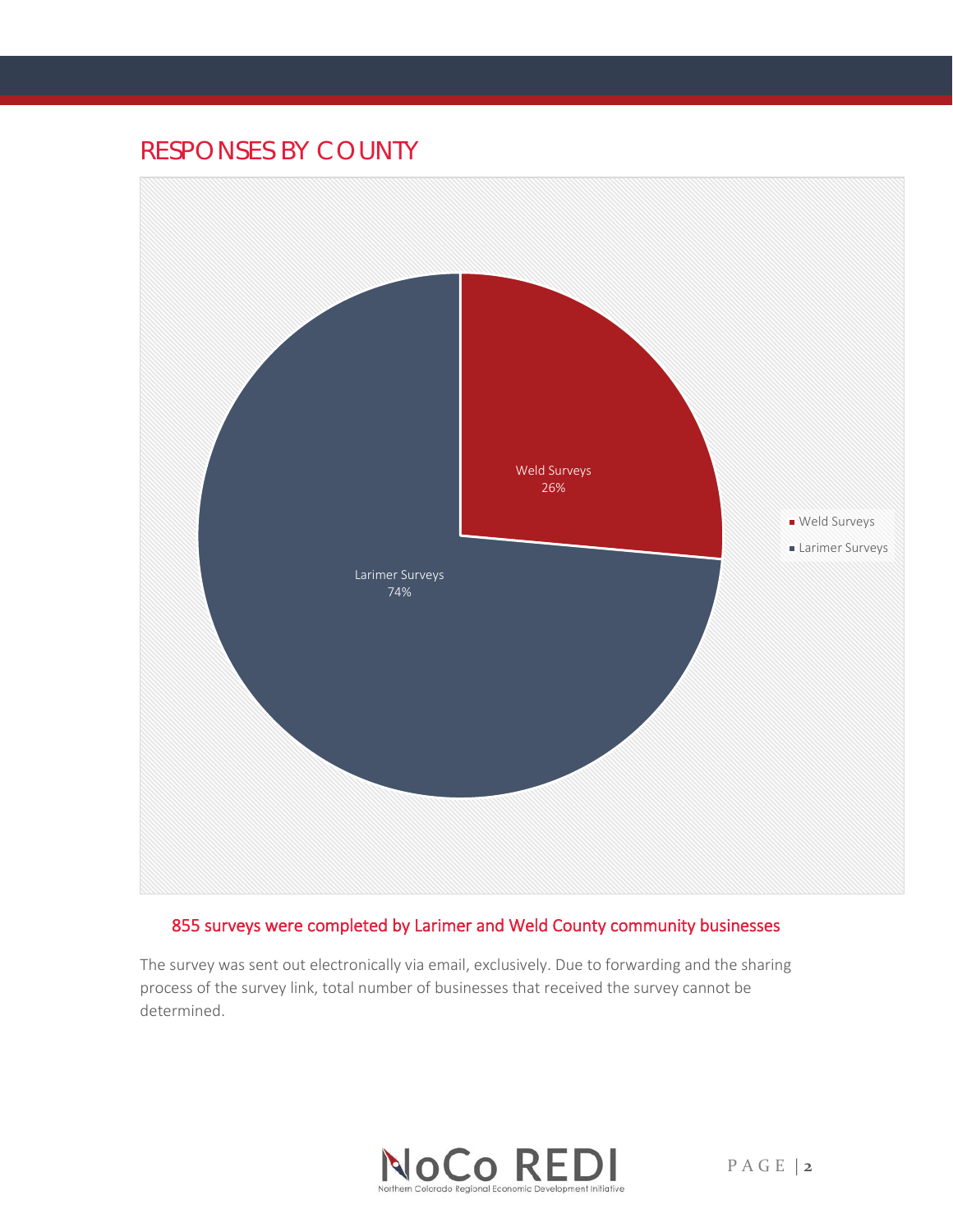# INDUSTRY

Industry categories used in the Weld and Larimer surveys were based on existing industry groupings that were established by surveys (chambers and regional partners) that went out prior to the NoCo survey. Maintaining these categories was initially preferred to NAICS classifications so that the data could be aggregated regionally.





#### OTHER INDUSTRIES REPORTED INCLUDE:

- o Agriculture
- o Animal Boarding & Care
- o Auto Repair
- o Child Care
- o Cleaning Services
- o Construction
- o Education
- o Engineering
- o Ftiness & Gyms
- o Graphic Design
- o Home Repair
- o Home-Based Service Providers
- o Insurance
- o IT Support
- o Landscaping
- o Photography
- o Real Estate
- o Specialized Commerical

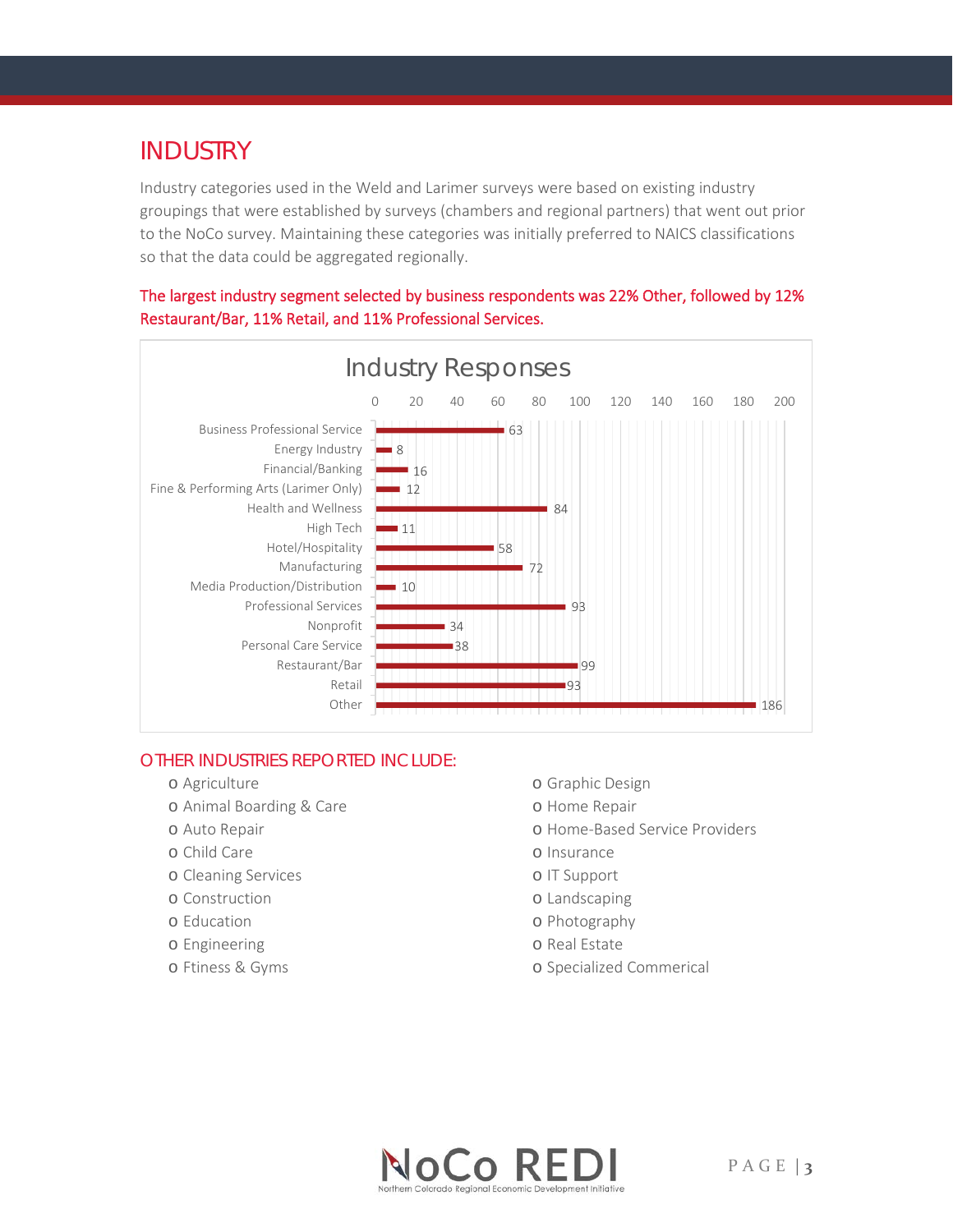### BUSINESS ATTRIBUTES



The majority of survey-respondents have been in business for over a year, which is an important milestone for accessing loans and financial assistance.

### BUSINESS OPERATIONS

Of the businesses that completed the survey, 49% have been able to continue to operate, while 38% have temporarily closed. Three businesses reported permanently closing.



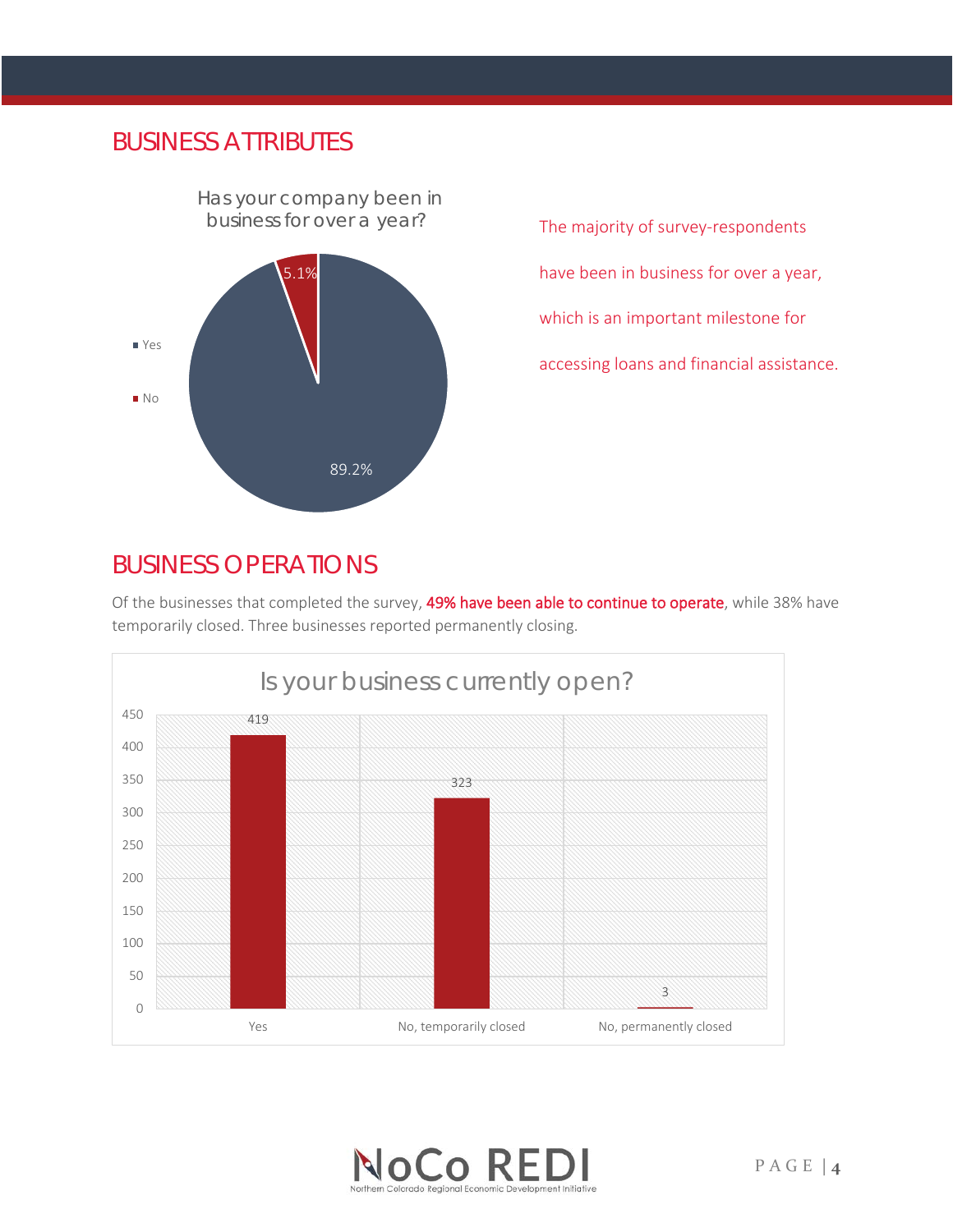### BUSINESS SIZE

63% of survey respondents typically employ between 1 and 9 full-time employees. Overall survey results will largely reflect businesses that employ under 10 FTE.



# EMPLOYMENT CHANGES

42% of respondents indicated that they have reduced employment and 38% reported no change in their employment. 57% of businesses said that they had not furloughed any employees, while 29% have furloughed more than 50% of their workforce.



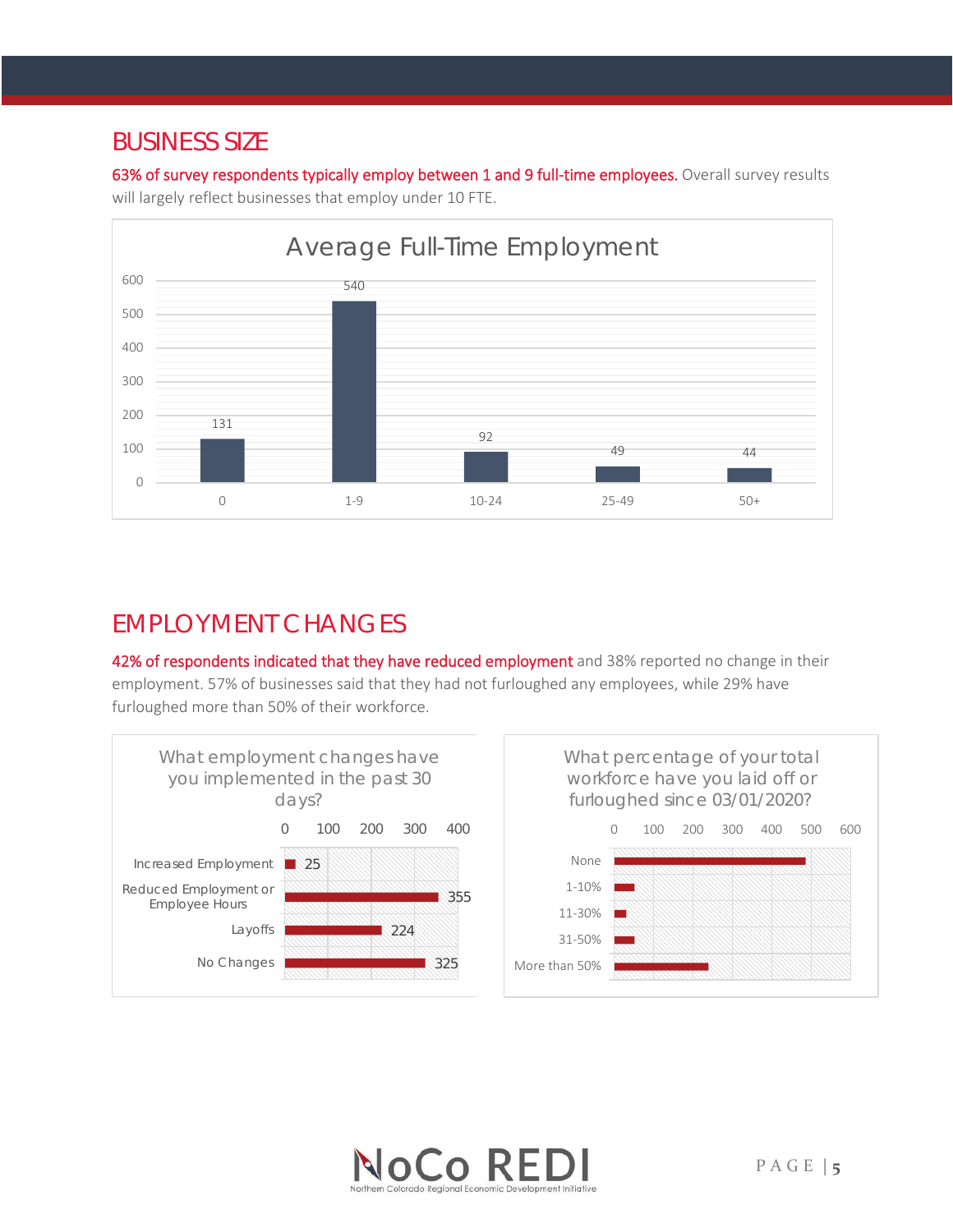# BUSINESS OPERATION CHANGES

73.3% of respondents have implemented increased sanitation practices and 69.8% have increased

measures to ensure social distancing.



### TOP "OTHER" RESPONSES:

- o Ordered to close
- o New business practices
- o Virtual platforms
- o Increased employee communication
- o Increased website/online offerings
- o Created COVID-19 response team
- o Reduced/modified rent for tenants
- o Reduced hours of operation
- o Hazard pay
- o Postponed business activity
- o Facility closed to public
- o Delivery service & curbside pick up

62.2% of business-respondents report a Loss of Cash Flow Reserves and 50.5% reported a Loss of Future Sales. 8.1% of businesses reported a New Product or Service offering.

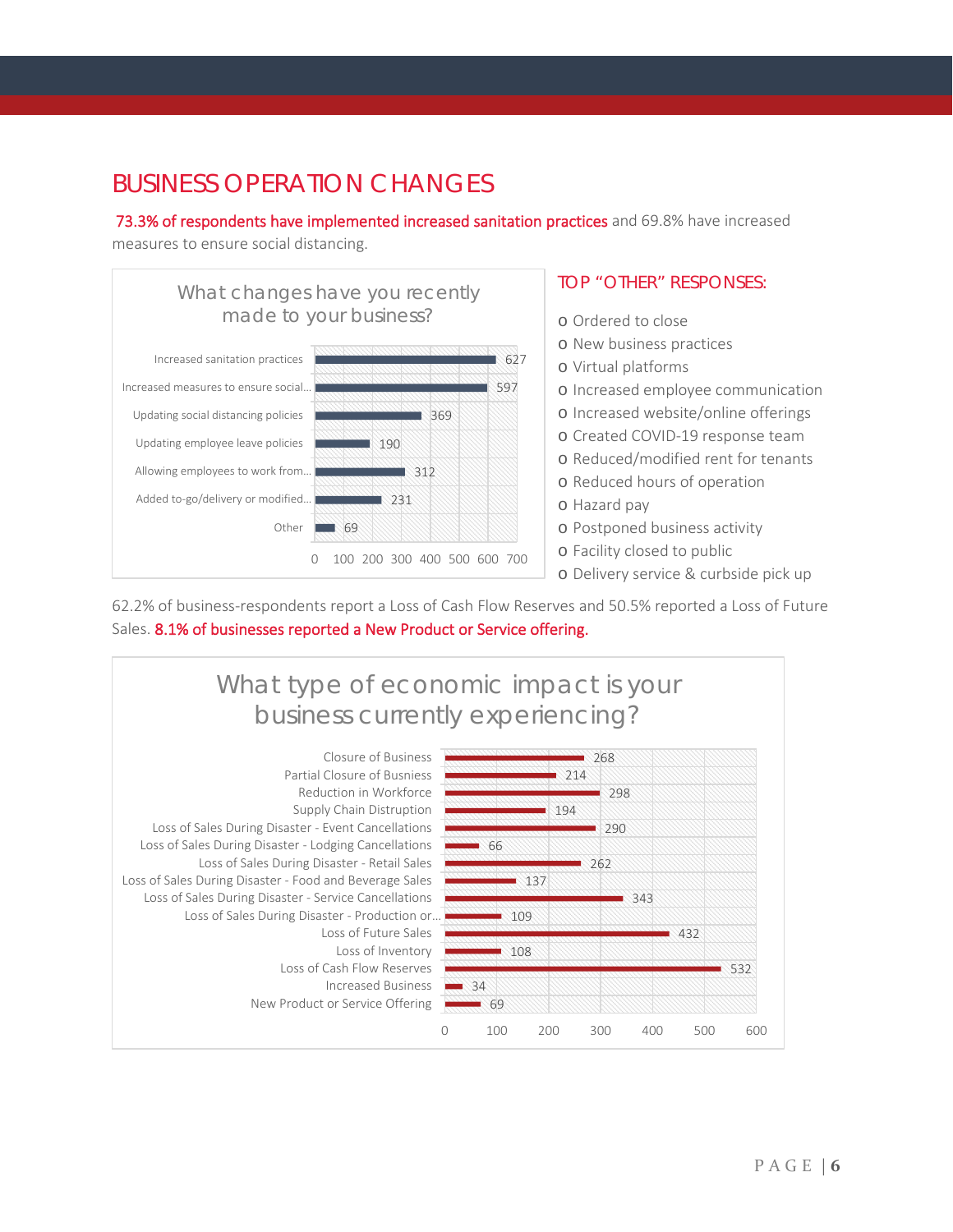# BUSINESS REVENUE LOSS

#### 27.5% of business-respondents estimated revenue loss over the past 30 days to exceed \$25,000.



Grants were favored by 79.1% of survey-respondents as the most impactful to business operations in the next 30-60 days, followed by 47.3% selecting Loan Programs.



### TOP "OTHER" RESPONSES:

oSupport of business via social media oPayroll protection oUI benefits for self-employed and SPs oTax Extension/Reduction/Forgiveness oMarketing Support oReopen Businesses

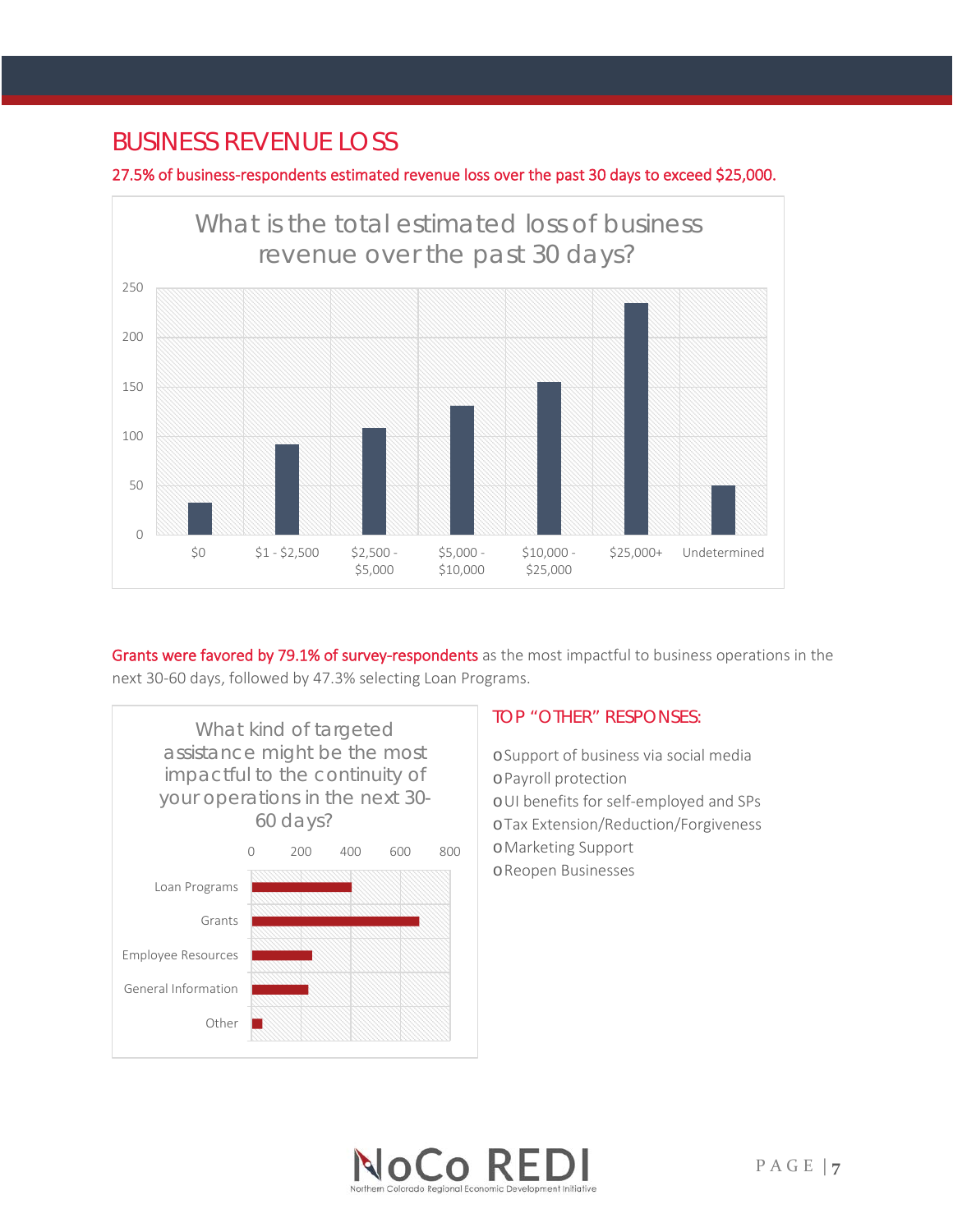# SBA EIDL PROGRAM

#### **30% of survey respondents reported that they already applied for the SBA EIDL loan, and 22% of respondents had not applied for the loan and did not intend to.**



On 04/16/2020 the SBA announced that it was no longer accepting applications for the EIDL program.

Colorado's Small Business Development Centers have been on the frontlines of assisting business traverse and apply for the SBA EIDL loan program. To understand existing relationships, we asked businesses when they last connected with the SBDC. 55% of respondents reported that they have never connected the SBDC, while 22% had connected with the SBDC in the past 30 days.